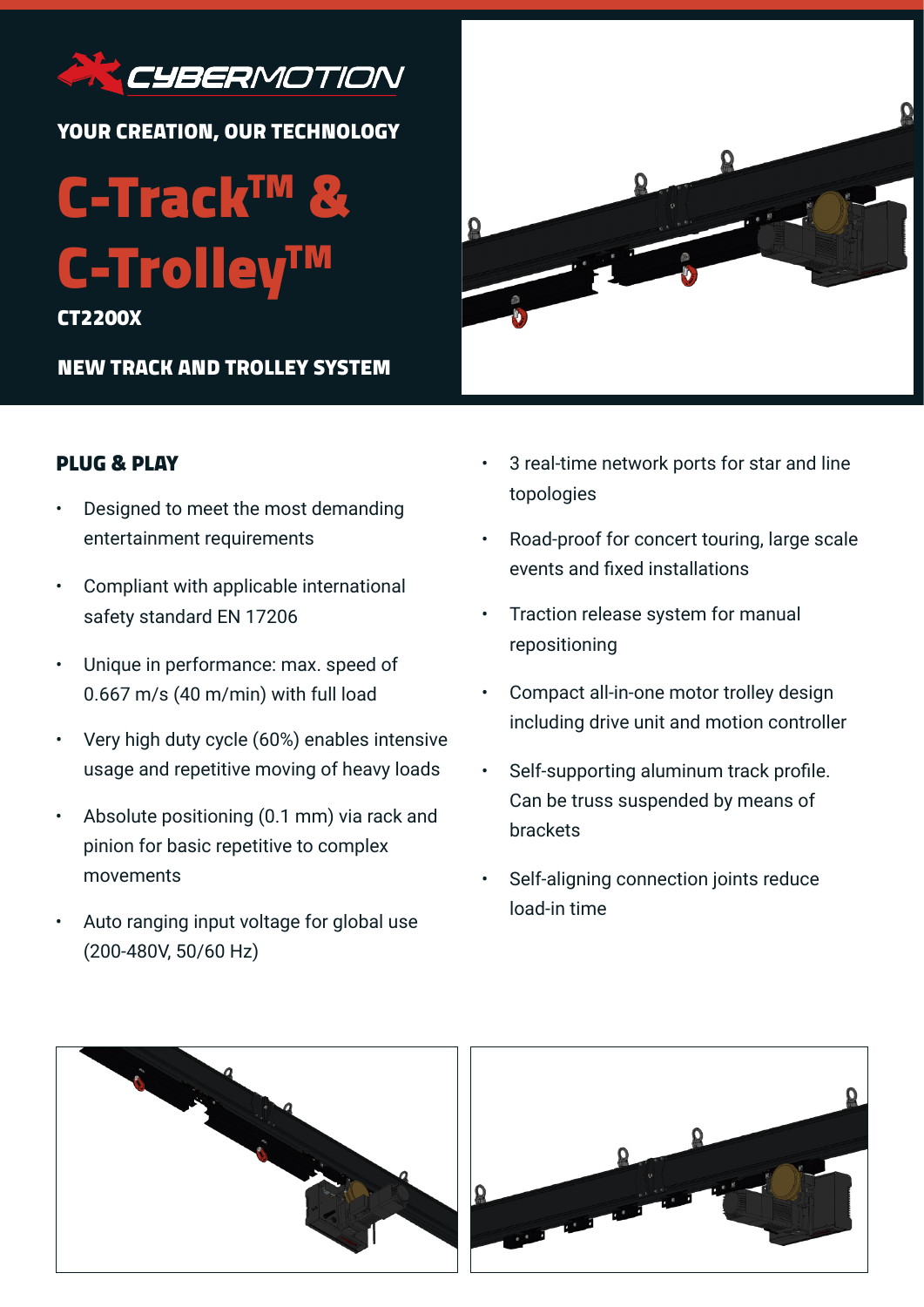### YOUR SAFETY IS OUR PRIORITY

C-Trolley and C-Track set a new standard as a dedicated track and trolley system. Specifically developed by us to meet the unique, uncompromising needs of the entertainment industry. C-Trolley and C-Track are compliant with applicable international safety standards and codes (such as EN 17206)

## HEAVY-DUTY APPLICATIONS, ACCURATELY MOVING OBJECTS WITH ELEGANT FLEXIBILITY

Convenience and durability are prominent aspects in our design. A multi-voltage plug & play track and trolley system suitable for touring as well as fixed installations. Low maintenance requirements and extremely short load-in and load-out for time and cost efficiency.

### THE ULTIMATE CREATIVE EXPERIENCE

C-Trolley and C-Track allow you to create complex 2D and 3D movements with multiple actuators in single or group formations. Absolute precision and unique object-oriented programming using multiple actuators.

### FLEXIBILITY IN CONFIGURATION

The trolley has been designed for applications that require flexibility in configuration combined with a minimum load-in time. Driving trolleys can pull or push loads of up to 2200kg. Convenience and durability are prominent aspects in our design.

The track has been designed for applications that require flexibility in configuration combined with a minimum load-in time. Standard modular length is 3m, but any other length up to 12m is possible.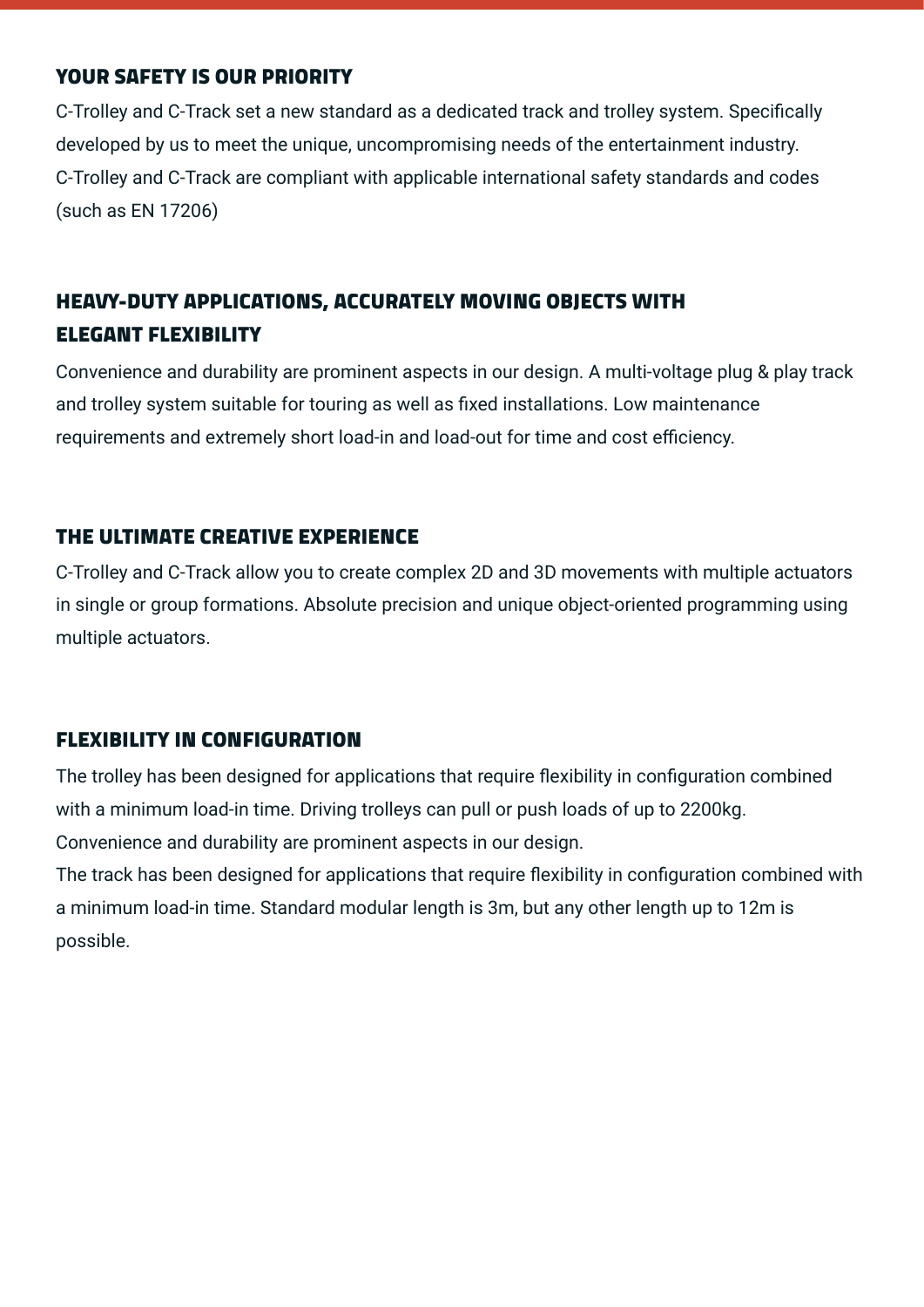# SPECIFICATIONS

### **C-Trolley CT2200X**

| <b>Entertainment load limit (ELL)</b><br>single load trolley     | 400 kg                   | 882 lb          |  |
|------------------------------------------------------------------|--------------------------|-----------------|--|
| <b>Entertainment load limit (ELL)</b><br>double load trolley     | 600 kg                   | 1323 lb         |  |
| <b>Entertainment load limit (ELL)</b><br>double load bar trolley | 675 kg                   | 1488 lb         |  |
| Max. traction of driving trolley                                 | 2200 kg                  | 4.850 lb        |  |
| <b>Speed</b>                                                     | $0 - 0.667$ m/s          | $0 - 2.19$ ft/s |  |
| <b>Acceleration / deceleration</b>                               | $0.333$ m/s <sup>2</sup> | 1.08 $ft/s^2$   |  |
| <b>Deceleration at e-stop</b>                                    | $0.667$ m/s <sup>2</sup> | 2.19 $ft/s^2$   |  |
| <b>Motor power</b>                                               | 0.75 kW                  | 1 <sub>hp</sub> |  |
| <b>Duty cycle</b>                                                |                          | 60%             |  |
| <b>Weight</b>                                                    | 110 kg                   | 243 lb          |  |

#### **C-Track**

| <b>Track section length</b>           | 3 <sub>m</sub>      | $9.83$ ft                      |  |
|---------------------------------------|---------------------|--------------------------------|--|
| <b>Number of supports per section</b> |                     | 3                              |  |
| <b>Weight per section</b>             | 45 kg               | 99 lb                          |  |
| Dimensions L x W x H                  | 3000 x 120 x 220 mm | $118 \times 4.7 \times 8.7$ in |  |